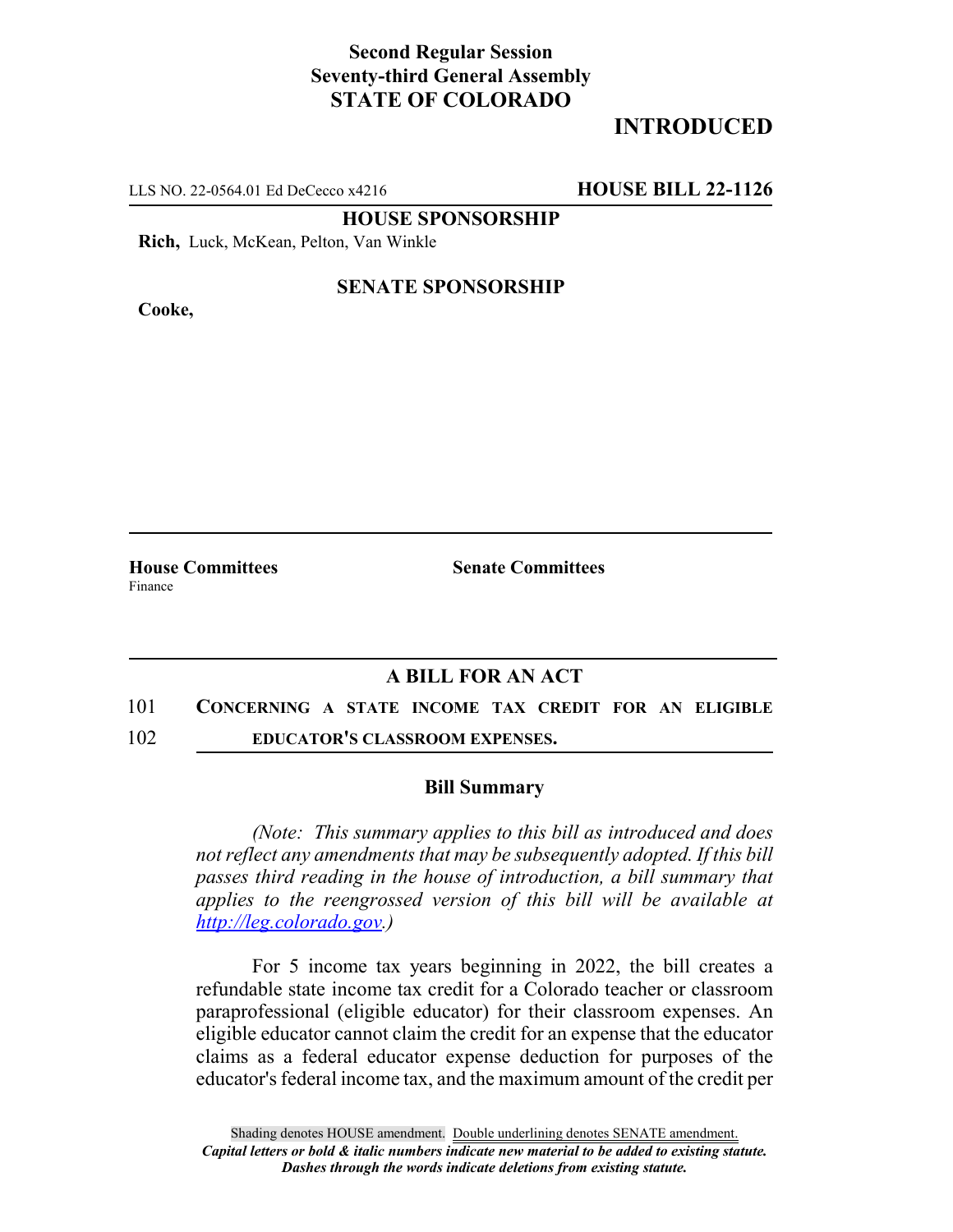income tax year is \$500.

 *Be it enacted by the General Assembly of the State of Colorado:* **SECTION 1.** In Colorado Revised Statutes, **add** 39-22-543 as follows: **39-22-543. Credit - eligible educators - classroom expenses - legislative declaration - tax preference performance statement - definitions - repeal.** (1) THE GENERAL ASSEMBLY DECLARES THAT THE PURPOSE OF THE TAX CREDIT CREATED IN THIS SECTION IS TO PROVIDE TAX RELIEF FOR ELIGIBLE EDUCATORS. THE GENERAL ASSEMBLY AND THE STATE AUDITOR SHALL MEASURE THE EFFECTIVENESS OF THE CREDIT IN ACHIEVING THIS PURPOSE BASED ON THE NUMBER OF CREDITS THAT ARE CLAIMED. (2) AS USED IN THIS SECTION, UNLESS THE CONTEXT OTHERWISE REQUIRES: (a) "CLASSROOM EXPENSES" MEANS ANY EXPENSE PAID OR INCURRED BY AN ELIGIBLE EDUCATOR FOR BOOKS; SUPPLIES, OTHER THAN NONATHLETIC SUPPLIES FOR COURSES OF INSTRUCTION IN HEALTH OR PHYSICAL EDUCATION; COMPUTER EQUIPMENT, INCLUDING RELATED 18 SOFTWARE AND SERVICES AND OTHER EQUIPMENT; AND SUPPLEMENTARY MATERIALS USED BY THE ELIGIBLE EDUCATOR IN THE CLASSROOM; EXCEPT THAT THE TERM EXCLUDES ANY EXPENSE FOR WHICH AN ELIGIBLE EDUCATOR IS REIMBURSED OR CLAIMS A DEDUCTION UNDER THE FEDERAL EDUCATOR EXPENSE DEDUCTION, 26 U.S.C. SEC. 62 (d)(1), AS AMENDED. (b) "ELIGIBLE EDUCATOR" MEANS A RESIDENT INDIVIDUAL WHO IS A KINDERGARTEN THROUGH TWELFTH GRADE TEACHER OR CLASSROOM PARAPROFESSIONAL AND WHO IS IN A SCHOOL FOR AT LEAST NINE